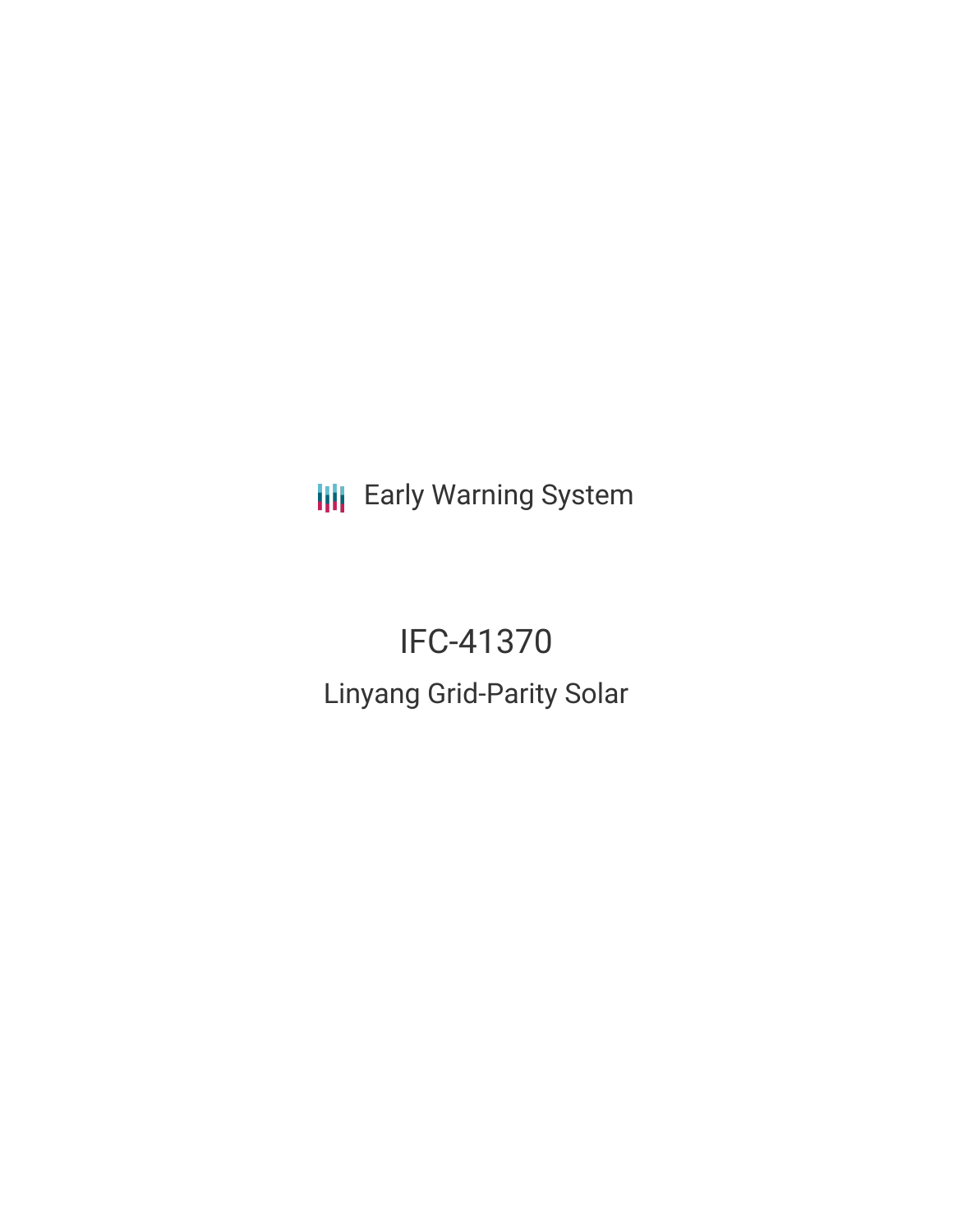

### **Quick Facts**

| <b>Countries</b>              | China                                   |
|-------------------------------|-----------------------------------------|
| <b>Financial Institutions</b> | International Finance Corporation (IFC) |
| <b>Status</b>                 | Active                                  |
| <b>Bank Risk Rating</b>       | B                                       |
| <b>Voting Date</b>            | 2020-06-30                              |
| <b>Borrower</b>               | JIANGSU LINYANG ENERGY CO., LTD.        |
| <b>Sectors</b>                | Energy                                  |
| <b>Investment Type(s)</b>     | Loan                                    |
| <b>Loan Amount (USD)</b>      | \$60.00 million                         |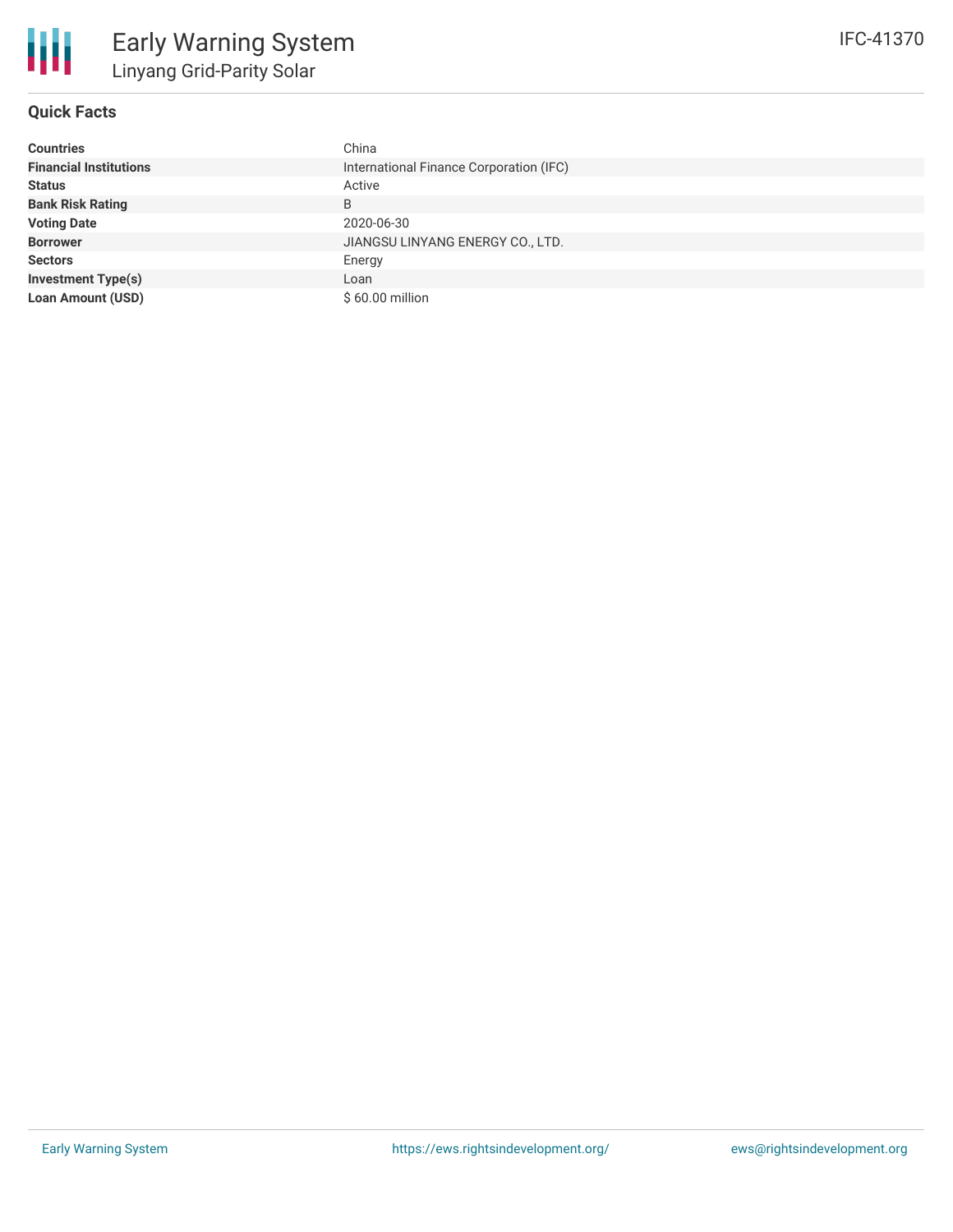

#### **Project Description**

The proposed investment is to support Jiangsu Linyang Energy Co., Ltd., a renewable energy company to advance its gridparity ground-mounted solar power generation projects in four coastal and central provinces (Jiangsu, Anhui, Shandong, and Hebei) in China with a total generation capacity of up to 299MW. The company provides engineering, procurement, and construction (EPC) services to its clients in China by installing rooftop and ground solar power stations, and also owns and operates its own ground solar power stations, with a total of 51 ground-mounted solar power generation stations ("ground stations") in the above-mentioned four provinces.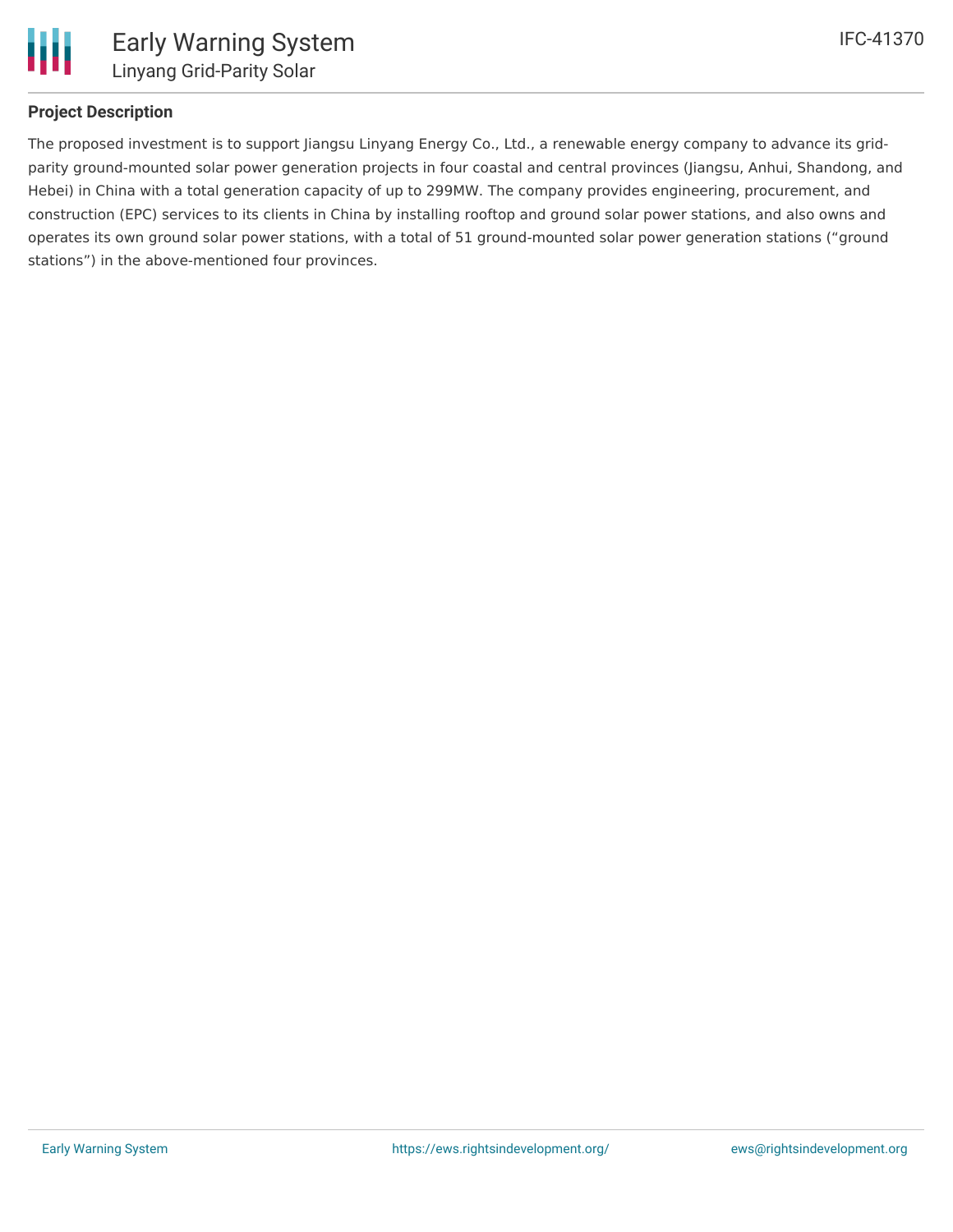#### **Investment Description**

冊

• International Finance Corporation (IFC)